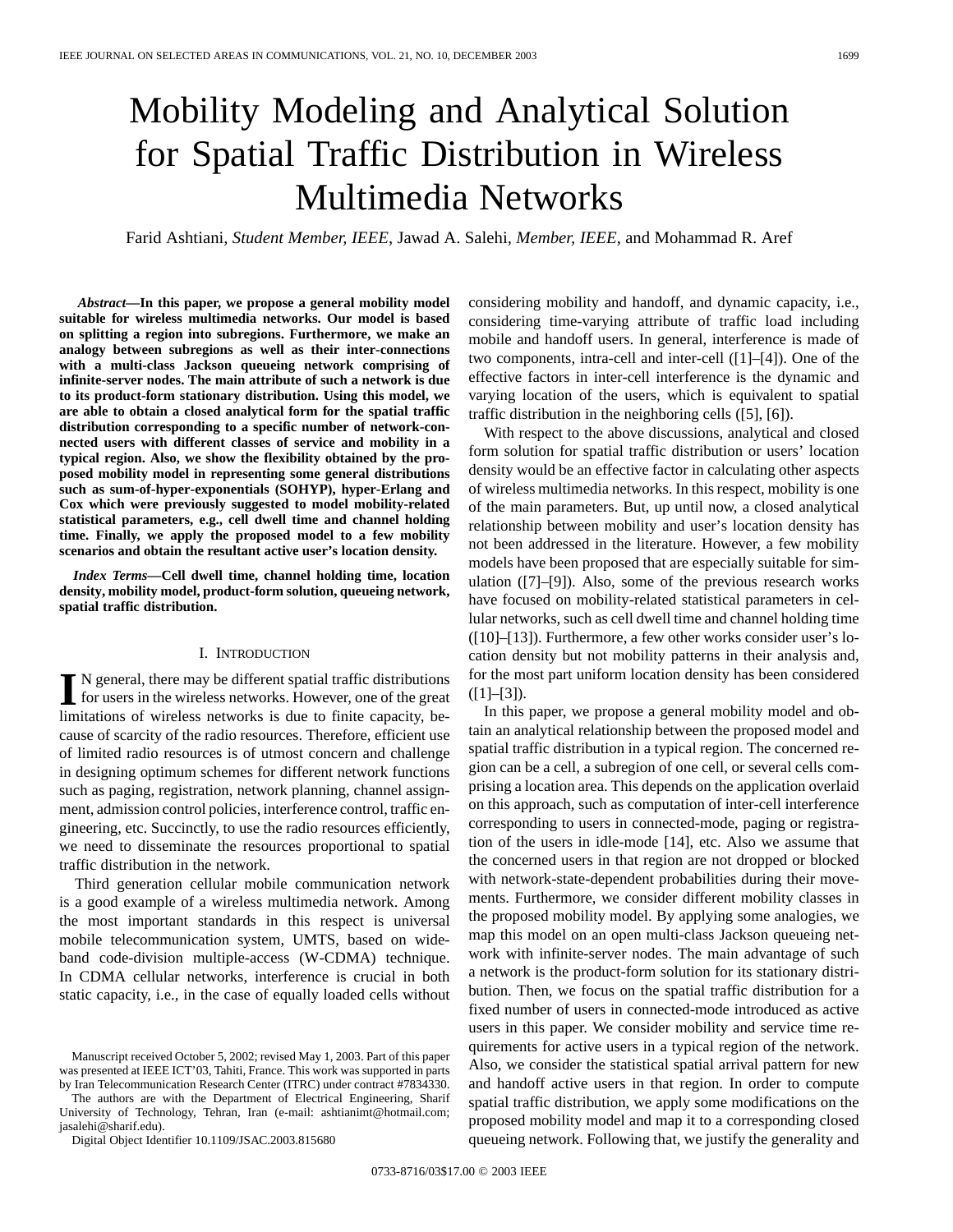flexibility of the proposed model regarding some general distributions previously proposed to represent the statistical behavior of the mobility-related parameters, such as sum-of-hyper-exponentials (SOHYP) ([11], [12]), hyper-Erlang [13] and Cox [15] distributions. Finally, in this paper we consider some mobility scenarios and apply our mobility model to find the active user's location density.

Following this introduction, we propose our new mobility model in Section II. We obtain analytical form for spatial traffic distribution in Section III. Section IV justifies the generality and flexibility of the proposed model. We present the application of the mobility model, using few examples, in Section V. Section VI concludes the paper.

## II. PROPOSED NEW MOBILITY MODEL

Mobility is a process that is independent of the relation between users and the cellular communication network. In other words, neglecting the status of a typical user in view of being in idle-mode or connected-mode, that user has a particular and dedicated mobility pattern. Several network-independent factors affect the mobility pattern of the users. They include street characteristics (width, one-way or two-way, etc.), different obstacles existed in the streets (stop signs, stop lights, etc.), the city structure in view of the concentration of large shops, commercial centers and buildings and driving habits in that region. Some of these factors are meaningless for some types of users, for example, one-way or two-way attributes of the streets for pedestrians. In fact, we have several mobility classes for various users such that all users of the same class have similar statistical mobility pattern. A general mobility model should be able to represent different mobility classes for a wide range of users. On the other hand, such a model should be flexible in order to represent a broad range of statistical mobility patterns with high accuracy. Such a model should preferably depend on some finite, basic and simple parameters.

Our proposed mobility model is based on region splitting and treating each splitted region or subregion as an independent serving node. The resulting nodes as well as their interactions form a queueing network. We assume that users in the designated region are equivalent to customers in the queueing network. And each subregion is equivalent to a serving node in the queueing network and the dwell time of a user in each subregion is equivalent to the service time of a customer in the corresponding node. Also, leaving one subregion and entering another is equivalent to departure of a customer from the corresponding node and routing to another node. Fig. 1 shows a typical method of region splitting. For the sake of simplicity an integer number of similar subregions are considered. In Fig. 1, we indicate each subregion by a number such that the first digit from the left identifies the layer corresponding to that subregion with respect to central subregion (#11). The remaining digits indicate the number of the concerned subregion in the respective layer. The subregions in layers  $L_1$ ,  $L_2$  and  $L_3$  are inner subregions, i.e., they do not have any boundary edge. However, the subregions in layers  $L_4$  and  $L_5$  are boundary subregions. The hexagonal tiling has been selected for simplicity and flexibility. Increasing the number of tiles increases the accuracy of



Fig. 1. Typical region splitting and equivalent queueing network.

the resulted mobility model due to more spatial resolution. We will observe that the number of equations in our model, which need to be solved, is linearly proportional to the number of subregions.

Using the above analogy, we are able to employ the characteristics of the respective queueing network to obtain its stationary probability distribution. Each state of the network is a vector that denotes the number of customers of each class at each node. We assume that we have N nodes corresponding to N subregions and  $I$  classes of customers corresponding to users' mobility classes. We have the following reasonable assumptions in the concerned queueing network [16]:

$$
\sum_{k=1}^{N} \sum_{v=1}^{I} (r_{ju,kv}) + r_{ju,0} = 1; j = 1, ..., N; u = 1, ..., I \quad (1)
$$

where  $r_{ju,kv}$  denotes the routing probability of a class-u customer from node j to node k as a class-v customer and  $r_{iu,0}$ denotes routing probability of a class- $u$  customer from node  $j$  to the outside of the network. As we observe, we may have class-type conversion during routing, suitable for cases such as getting on or off as a passenger. We consider Markovian property for the routings [16]. Node zero in the above relation represents the exogenous world, i.e., the world outside the queueing network. With respect to our analogy, a customer takes service from a node as soon as it enters that node. Thus, each node in the concerned queueing network is an infinite-server node, such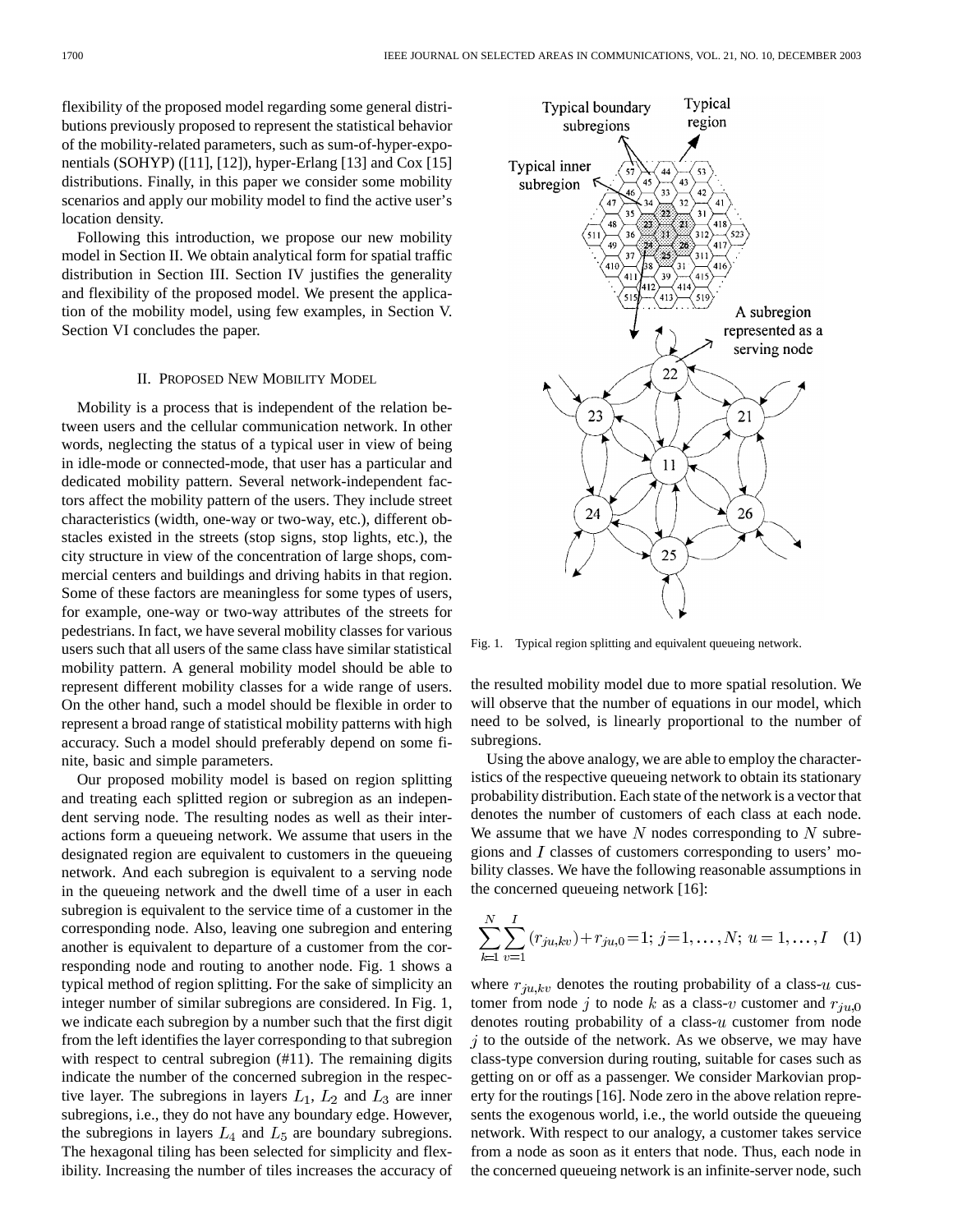that there is not any blocking or buffering at each node. With respect to the above properties the concerned queueing network is a multi-class open Jackson network. And since, in the concerned queueing network, we have symmetric nodes with respect to arrivals and departures, we may consider arbitrary service time requirement at each node instead of negative exponential distribution as discussed in [16]. Furthermore, we require only the mean of the service time distribution at each node, in the related equations. In such a queueing network, we may find the stationary distribution by the following theorem known as Jackson's theorem.

*1) Jackson's Theorem [16]:* The stationary distribution  $\pi(\mathbf{n})$  of the multi-class Jackson network equals:

$$
\pi(\mathbf{n}) = \prod_{j=1}^{N} \pi_j(\mathbf{n}_j)
$$
 (2)

where  $\mathbf{n} = (\mathbf{n}_1, \mathbf{n}_2, \dots, \mathbf{n}_N), \mathbf{n}_j = (\mathbf{n}_{j1}, \mathbf{n}_{j2}, \dots, \mathbf{n}_{jI})$  and

$$
\pi_j(\mathbf{n}_j) = b_j^{-1} \prod_{u=1}^I \left(\frac{\alpha_{ju}}{\mu_{ju}}\right)^{n_{ju}} \frac{1}{n_{ju}!}
$$
 (3)

where  $n_{ju}$  is the number of class-*u* customers at node j,  $\mu_{ju}$  is the departure rate of class- $u$  customers from node  $j$  and  $\alpha_{ju}$ is the arrival rate of class- $u$  customers at node  $j$ . Moreover, the probability that node  $j$  contains  $n$  customers of all classes equals:

$$
b_j^{-1} \frac{\rho_j^n}{n!} \tag{4}
$$

where  $b_j$  is a normalization constant, equal to:

$$
b_j = \sum_{n=0}^{\infty} \frac{\rho_j^n}{n!} \tag{5}
$$

and  $\rho_j$  is the traffic intensity of node j obtained by:

$$
\rho_j = \sum_{u=1}^I \frac{\alpha_{ju}}{\mu_{ju}}.\tag{6}
$$

The arrival rates,  $\alpha_{ju}$ , should be obtained by solving linear traffic equations as follows [16]:

$$
\alpha_{ju} = \lambda_{ju} + \sum_{k=1}^{N} \sum_{v=1}^{I} \alpha_{kv} r_{kv, ju}; \ j = 1, ..., N, \ u = 1, ..., I
$$
\n(7)

where  $\lambda_{ju}$  is the exogenous arrival rate of class-u customers at node  $j$ . Also, we assume that the above traffic equations have a solution such that the traffic intensities are smaller than one due to stability. In the above formulation, we assume that there is not any buffering for the customers at each serving node, i.e., infinite-server nodes without any limitation in their service rates.

For the cases where we assume a fixed number of customers at the whole network, i.e., a closed queueing network ([15], [16]), the above properties are preserved by the following changes in the related equations:

$$
\lambda_{ju} = 0, r_{ju,0} = 0; j = 1, 2, ..., N, u = 1, 2, ..., I.
$$
 (8)

In a closed queueing network, there is not any interaction between the network and exogenous world and all the routings are among the nodes. Also, in the set of traffic equations corresponding to closed queueing network we do not need the stability condition  $\rho_i < 1$ .

For the proposed model, we can consider two different average dwell times for new and handoff users in a cellular network, by considering two different classes of mobiles. In the next section, we apply this mobility model to obtain an analytical solution for spatial traffic distribution in a typical region.

## III. ANALYTICAL COMPUTATION OF SPATIAL TRAFFIC DISTRIBUTION

Although, mobility is a process independent of the users' activities in connection to the communication services, spatial traffic distribution on the other hand is meaningful for active users only. In other words, the proposed mobility model is useful for users' location density in general, however, for some issues such as spatial distribution of the traffic load we need to focus on the mobility of active users, i.e., users in connected-mode. In this section, we obtain a closed form solution for spatial traffic distribution of active users. As we stated in the previous sections, we focus on a typical region with fixed number of active users,  $M$ , i.e., conditional spatial traffic distribution. In this case, the proposed mobility model of the previous section is changed to a closed queueing network. Since, in this section, we consider only the mobility of active users in the network we should modify the proposed mobility model in order to consider new related issues.

In this section, we consider two independent departure rates for a typical class- $u$  active user in a typical subregion,  $j$ . These include the departure rate due to mobility  $(\mu_{iu}^d)$  and the departure rate  $(\mu_{ju}^c)$  due to expiry of the service duration time, e.g., call duration time. For simplicity, we assume negative exponential distribution for inter-arrival times corresponding to both rates. So, the departure rate of the concerned user is the sum of both rates. Therefore, in each subregion, an active user, i.e., user in connected-mode, may transfer to idle-mode with an independent rate equal to inverse of its average service duration time. Also, the departure rate due to mobility at boundary subregions (Fig. 2) may result in similar effect due to migration of an active user to neighboring regions, i.e., handoff process. These rates, lead to  $(M - 1)$  active users in our typical region and in our analysis we exclude these cases. Furthermore, if the number of active users in the specific region increases due to arrival of a new call or migration of an active user from neighboring regions the status of that region, i.e.,  $(M + 1)$ , is excluded in our analysis. In general, these two types of events, i.e., increasing and decreasing the number of active users in a typical region, do not have an explicit relation with each other. In fact, with respect to time-varying attribute of the traffic load in the specific region, we focus on the time intervals that the number of active users in the concerned region is equal to  $M$ . The  $M$  active users are independent, hence, we focus on the spatial traffic distribution of one active user and extend the result to  $M$  active users. Therefore, we consider the following modification in the proposed mobility model.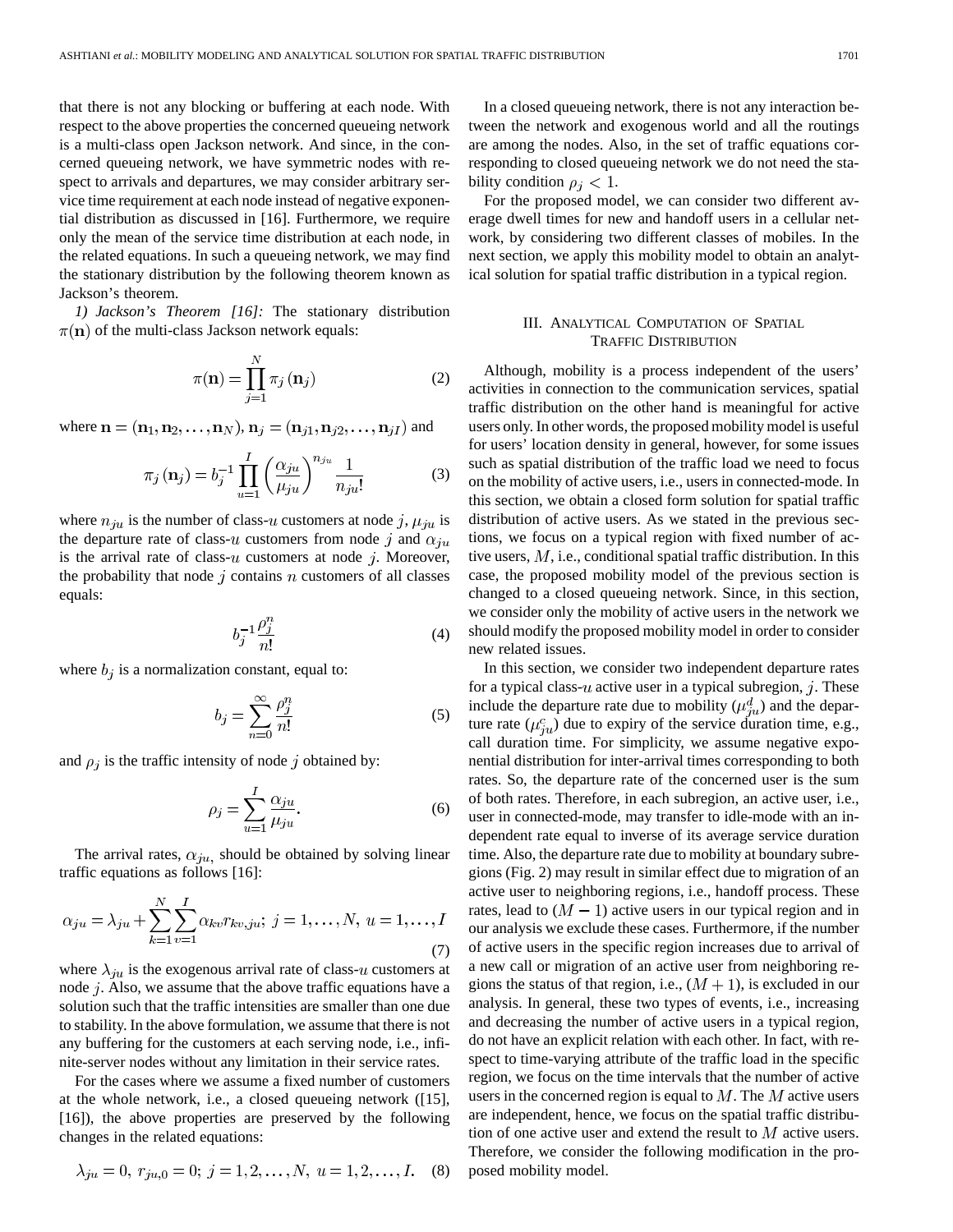

Fig. 2. Proposed mobility model with single class of active user including the processes that cause the number of active users deviates from  $M$ .

We assume that any event that leads to a decrease in the number of active users is immediately followed by another event that increases the number of active users. This is not a limiting modification because in our model the time interval between disappearance and appearance of a typical active user in the specific region does not affect its spatial traffic distribution. By this modification in the mobility model (Fig. 2), we are able to compute the stationary distribution of the spatial traffic.

One important issue in this modified model is how we relate the departures from the specific region to that of arrivals at all subregions. The departure processes that lead to decrease in the number of active users, are the rates due to expiry of service duration time and the handoff or migration rate from the boundary subregions to the outside of the specific region (Fig. 2). Similarly, arrivals are divided into two groups, new and handoff (migrating) calls. The latter arrive in boundary subregions, however, the new calls arrive in all subregions (Fig. 2), according to a spatial statistical pattern. Therefore, we require the ratio between new call arrival rate  $(\lambda^n)$  and handoff call arrival rate  $(\lambda^h)$  at the specific region. Also, we need the spatial statistical pattern for the new calls at all subregions and for handoff calls at all boundary subregions. This information in general, depends on the traffic status of the neighboring regions and the policies applied in the network. With respect to Fig. 2 and above discussions, we have the following relations:

$$
\lambda_j^n = \frac{\lambda^n}{\lambda^n + \lambda^h} p_j^n r_{0,ju}^n; \ j \in S, u \in C,\tag{9}
$$

$$
\lambda_j^h = \frac{\lambda^h}{\lambda^n + \lambda^h} p_j^h r_{0,ju}^h; \ j \in S_B, u \in C,\tag{10}
$$

where S is the set of all subregions,  $S_B$  is the set of all boundary subregions and C is the set of all classes of active users.  $\lambda_i^n(\lambda_i^h)$ is the new (handoff) call arrival rate at subregion j. Also,  $p_i^n$  and  $p_i^h$  represent the spatial statistical patterns for new and handoff active users at subregion  $j$  that may include average blocking and dropping probabilities, respectively. And,  $r_{0,iu}^n$  and  $r_{0,iu}^h$ indicate the routing probabilities of a new or handoff arriving class- $u$  active user at subregion  $j$ , respectively. We have the following relationships for these parameters:

$$
\sum_{j \in S} p_j^n = 1; \quad \sum_{j \in S_B} p_j^h = 1; \tag{11}
$$

$$
\sum_{u \in C} r_{0,ju}^n = 1; \ \forall j \in S; \quad \sum_{u \in C} r_{0,ju}^h = 1; \ \forall j \in S_B. \tag{12}
$$

Thus, using the results of the previous section and the above modification, the spatial traffic distribution may be obtained by (2) and the traffic equations with respect to the following:

$$
\mu_{ju} = \mu_{ju}^c + \mu_{ju}^d; \ u \in C, j \in S \tag{13}
$$

where  $\mu^c$  is the departure rate due to expiry of service duration time and  $\mu^d$  is the departure rate from a subregion due to mobility, i.e., inverse of the dwell time at that subregion. The migration rate from the boundary subregions to the outside of the specific region ( $\mu^h$ ) is a part of  $\mu^d$  (Fig. 2). Due to our modified mobility model,  $\mu^c$  and  $\mu^h$  return as external arrival rates (new or handoff) to the specific region.

The typical traffic equation (such as  $(7)$ ) for class- $u$  active users in a typical inner subregion is obtained as follows:

$$
\alpha_{ju} = \sum_{i=1}^{N} \sum_{v=1}^{I} \alpha_{iv} \frac{\mu_{iv}^{d}}{\mu_{iv}^{c} + \mu_{iv}^{d}} r_{iv, ju} + \sum_{i=1}^{N} \sum_{v=1}^{I} \alpha_{iv} \frac{\mu_{iv}^{c}}{\mu_{iv}^{c} + \mu_{iv}^{d}} \frac{\lambda^{n}}{\lambda^{n} + \lambda^{h}} p_{j}^{n} r_{0, ju}^{n} + \sum_{i \in L_{4} \cup L_{5}} \sum_{v=1}^{I} \alpha_{iv} \frac{\mu_{iv}^{d}}{\mu_{iv}^{c} + \mu_{iv}^{d}} r_{iv, 0} + \frac{\lambda^{n}}{\lambda^{n} + \lambda^{h}} p_{j}^{n} r_{0, ju}^{n}; j \in S - S_{B}, u \in C \qquad (14)
$$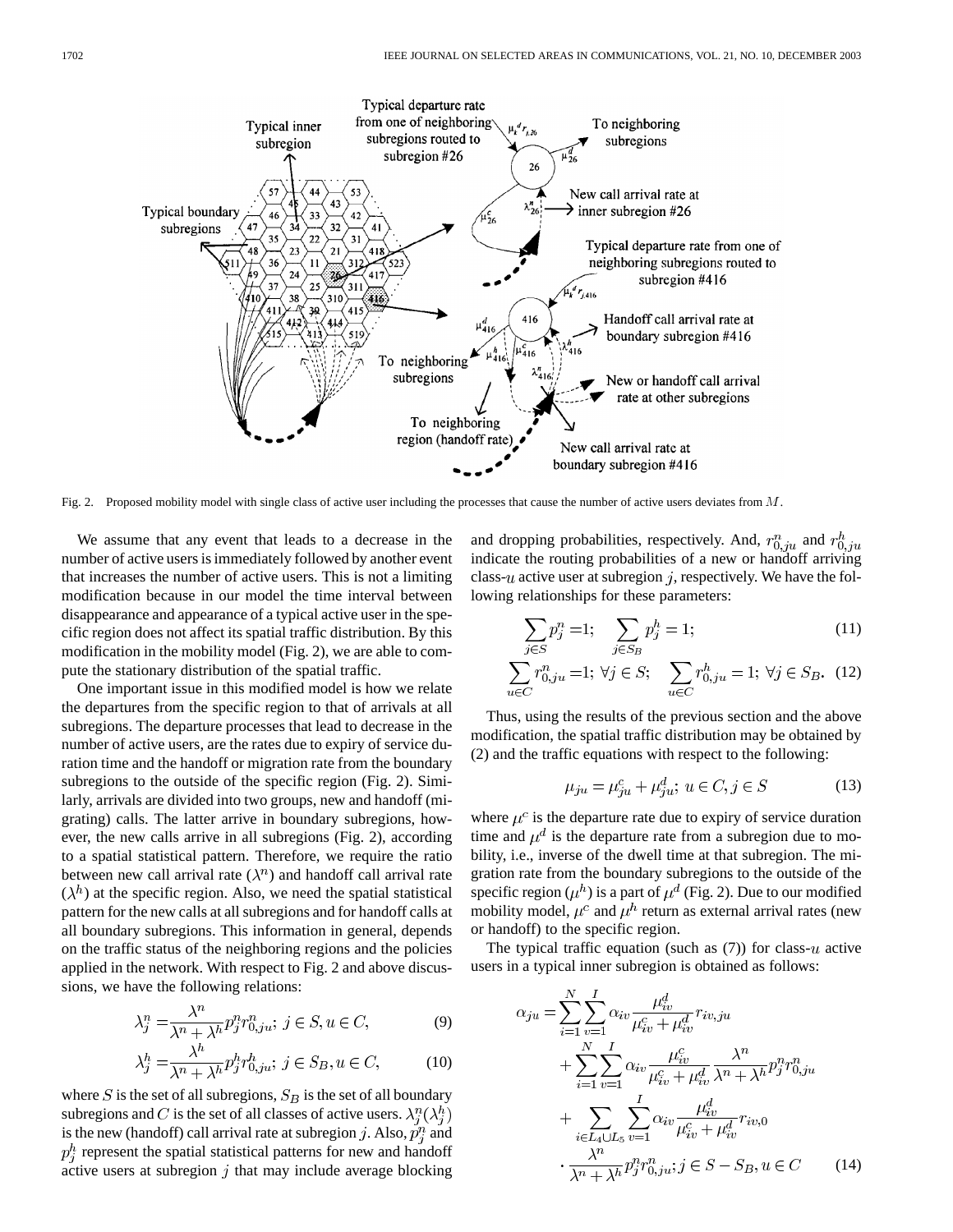where  $\alpha_{ju}$  indicates the class-*u* input arrival rate at subregion  $j$  when we consider the effect of other subregions with respect to our modified mobility model. And  $r_{iv,ju}$  represents routing probability for the departure of a class- $v$  active user from subregion i to subregion j as a class- $u$  active user, due to mobility. Obviously, this probability is zero when two respective subregions are not neighboring subregions. The second double summation indicates the departure of a class  $-v$  active user from subregion  $i$  due to expiry of its service duration time that appears as a new class- $u$  arrival at subregion  $j$  (with respect to modifications applied on the mobility model). Also,  $r_{iv,0}$  indicates the routing probability for the class  $-v$  departure from boundary subregion,  $i$ , to the outside of the specific region, due to mobility. Thus, the third double summation in (14) indicates the departure of a class- $v$  active user from boundary subregion  $i$ that appears as a new class- $u$  arrival at subregion  $j$ .

The traffic equation for class- $u$  active users in a typical boundary subregion is obtained as follows:

$$
\alpha_{ju} = \sum_{i=1}^{N} \sum_{v=1}^{I} \alpha_{iv} \frac{\mu_{iv}^{d}}{\mu_{iv}^{c} + \mu_{iv}^{d}} r_{iv, ju} + \left( \sum_{i=1}^{N} \sum_{v=1}^{I} \alpha_{iv} \frac{\mu_{iv}^{c}}{\mu_{iv}^{c} + \mu_{iv}^{d}} + \sum_{i \in L_{4} \cup L_{5}} \sum_{v=1}^{I} \alpha_{iv} \frac{\mu_{iv}^{d}}{\mu_{iv}^{c} + \mu_{iv}^{d}} r_{iv, 0} \right) + \left( \frac{\lambda^{n}}{\lambda^{n} + \lambda^{h}} p_{j}^{n} r_{0, ju}^{n} + \frac{\lambda^{h}}{\lambda^{n} + \lambda^{h}} p_{j}^{h} r_{0, ju}^{h} \right); j \in S_{B}, u \in C.
$$
\n(15)

In (15), when compared to (14), we have handoff (migration) arrival rates in addition to new call arrival rates in the second and third summations. In fact, the second and third summations in both eqns. ((14), (15)), are due to modifications that we apply on the proposed mobility model in order to consider the mobility of active users only. As we observe in a closed queueing network, the set of traffic equations are represented by (14) and (15) for different values of  $\dot{\jmath}$  and  $u$ . Obviously, traffic equation for one of the customer classes at one node, will depend on other traffic equations and should be removed. In other words, we can consider a closed queueing network as an open queueing network such that one of the nodes plays the role of the exogenous world. We consider two cases in this respect. At first, we consider network with single class of customers, secondly, the network with multiple classes of customers. In the first case, we assume that one of the nodes, for example, the last node,  $N$ , plays the role of exogenous world. In this case, the departure rate from this node is equivalent to exogenous arrival rate at the other nodes. Therefore, we should omit the last traffic equation corresponding to  $\alpha_N$  and replace  $\alpha_N$  by  $\mu_N^c + \mu_N^d$  in the other traffic equations. In fact, we assume the traffic intensity of the last node is equal to one, otherwise, we will have a scaling factor for all  $\alpha_i$ 's and in (3) it will be absorbed in the normalization constant. So, it does not affect the probability distribution. In the last node,  $N$ , the number of customers is equal to  $(M - \sum_{i=1}^{N-1} n_i)$ , because we have a closed queueing network with fixed number of customers,  $M$ . Thus, when the total number of customers in the other nodes equals  $M$ , the departure rate from the last node will diminish.

With respect to the above discussions and Jackson's theorem, we will have the stationary distribution for the modified mobility model as follows:

$$
\pi(\mathbf{n}) = b_n \prod_{i=1}^{N-1} \frac{\alpha_i^{n_i}}{n_i! \left(\mu_i^c + \mu_i^d\right)^{n_i}} \frac{1}{\left(M - \sum_{j=1}^{N-1} n_j\right)!};
$$

$$
\mathbf{n} = (n_1, n_2, \dots, n_{N-1}); \ ||\mathbf{n}|| = \sum_{j=1}^{N-1} n_j \le M \quad (16)
$$

where  $b_n$  is the normalization constant in order to have a stationary probability distribution. Eqn (16) indicates the probability of  $n_1$  active users to be present at subregion 11,  $n_2$  active users to be present at subregion 22, etc., in the specific region (Fig. 2).

For the second case, the closed queueing network with multiple classes of customers, we find the stationary distribution in detail, i.e., with respect to different classes of customers. To this end and with respect to the previous case, we consider the last class of the customers at the last node as exogenous world and thus, omit the traffic equation corresponding to  $\alpha_{NI}$ . In this case, we replace  $\alpha_{NI}$  by  $\mu_{NI}^c + \mu_{NI}^d$  similar to the first case. Thus, we will have the following stationary distribution with respect to Jackson's theorem:

$$
\pi(\mathbf{n}) = b_n \prod_{i=1}^{N-1} \prod_{u=1}^{I} \frac{\alpha_{iu}^{n_{iu}}}{n_{iu}! (\mu_{iu}^c + \mu_{iu}^d)^{n_{iu}}}
$$
  
\n
$$
\prod_{u=1}^{I-1} \frac{\alpha_{Nu}^{n_{Nu}}}{n_{Nu}! (\mu_{Nu}^c + \mu_{Nu}^d)^{n_{Nu}}}
$$
  
\n
$$
\cdot \frac{1}{\left(M - \sum_{j=1}^{N-1} \sum_{u=1}^{I} n_{ju} - \sum_{u=1}^{I-1} n_{Nu}\right)!};
$$
  
\n
$$
\mathbf{n} = (\mathbf{n}_1, \mathbf{n}_2, \dots, \mathbf{n}_N); ||\mathbf{n}|| = \sum_{j=1}^{N-1} \sum_{u=1}^{I} n_{ju} + \sum_{u=1}^{I-1} n_{Nu} \le M.
$$
  
\n(17)

Eqn (17) indicates the probability of  $n_{11}, n_{12}, \ldots, n_{1I}$  corresponding to class-1, class-2,  $\dots$  and class- $I$  active users that are present at subregion 11 and  $n_{21}, n_{22}, \ldots, n_{2I}$  corresponding to class-1, class-2,  $\dots$  and class-*I* active users that are present at subregion 22, etc. Also, we are able to obtain the probability of  $n_i$  customers of all classes existing at node j by applying suitable summations over (17). Eqns (16) and (17) may be obtained by considering only one active user  $(M$  equals 1) and extending the result to  $M$  active users with respect to their independence.

Actually, we obtain a fine spatial staircase approximation for the spatial traffic distribution in the specific region with a fixed number of active users,  $M$ . The spatial resolution of this distribution depends on the size of the subregions.

In the next section, we describe how the departure rates corresponding to each node can be determined with respect to some general distributions previously suggested for the related statistical parameters.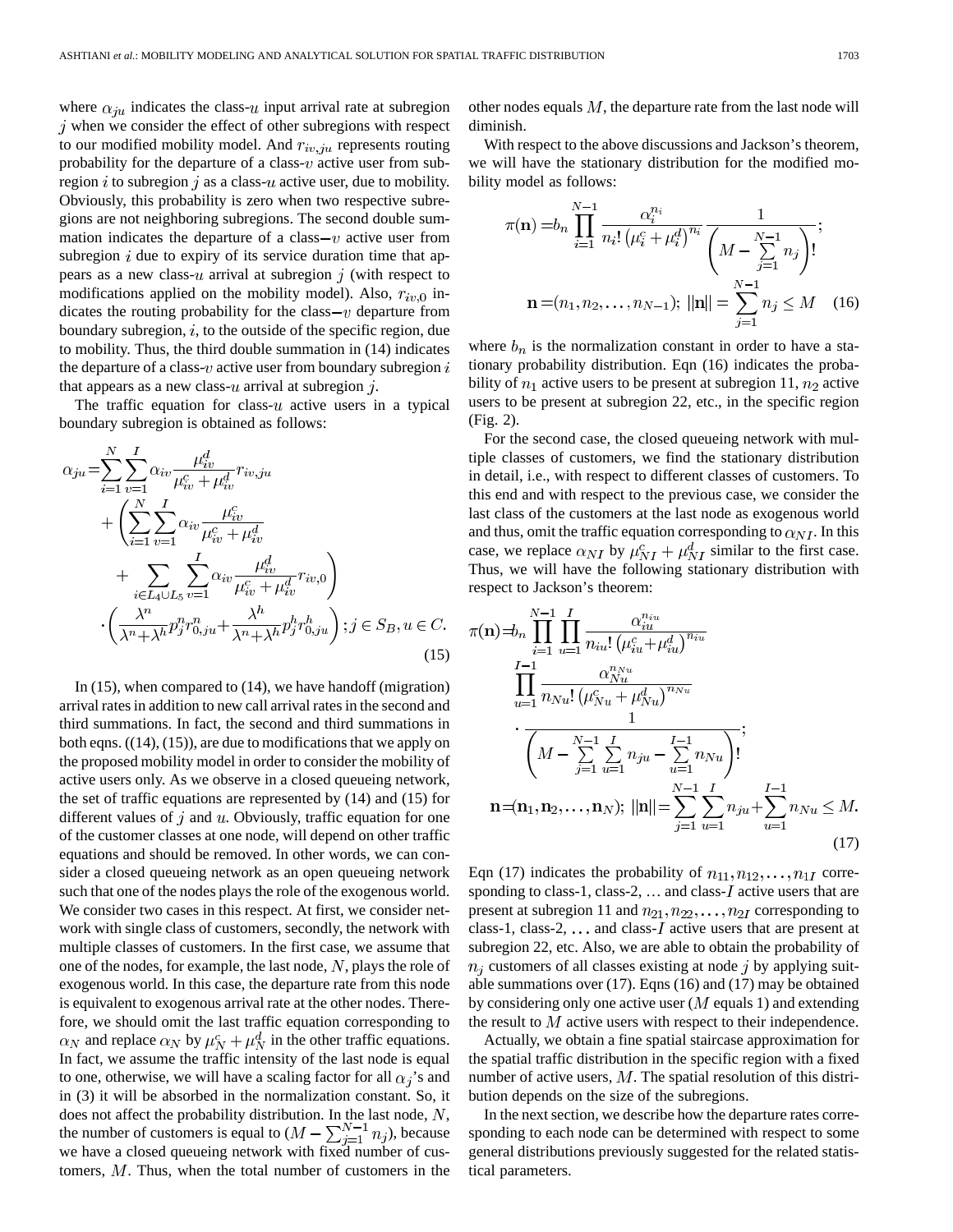# IV. GENERALITY AND FLEXIBILITY OF THE PROPOSED MOBILITY MODEL

In this section, we justify the flexibility and generality of the proposed mobility model. In this respect, we consider general distributions for the mobility-related statistical parameters in a cellular network. These parameters include cell dwell time, i.e., the duration time that a typical user resides in a cell and channel holding time, i.e., the duration time that a typical active user occupies a channel in a cell. Also, the concerned general distributions include sum-of-hyper-exponentials (SOHYP), hyper-Erlang and Cox. Another issue considered in this section regards to flexibility of the proposed mobility model for use in simulations.

## *A. Modeling Cell Dwell Time*

Cell dwell time is a statistical parameter that only depends on the mobility of the users. There exist several distributions for modeling cell dwell time in the literature ([10]–[13]). Two most general forms in this respect are sum-of-hyper-exponentials (SOHYP) and hyper-Erlang distributions. At first, we focus on SOHYP distribution.

A random variable with SOHYP distribution consists of several concatenated phases such that each phase consists of several stages. Each stage is a negative exponential distributed (NED) random variable and each phase is a hyper-exponential random variable, i.e., at each phase one stage is selected with a certain probability. The probability distribution of SOHYP is the convolution of hyper-exponential distributions as in the following [11]:

$$
f_{T_D}(t) = f_{T_D(1)}(t)^* f_{T_D(2)}(t)^* \cdots f_{T_D(N)}(t) \tag{18}
$$

where  $*$  denotes convolutional operation and

$$
f_{T_D(i)}(t) = \sum_{k=1}^{M(i)} \alpha(k, i)\mu_D(k, i) \exp(-\mu_D(k, i)t);
$$
  

$$
\sum_{k=1}^{M(i)} \alpha(k, i) = 1, \alpha(k, i) > 0, i = 1, ..., N.
$$
 (19)

In the above equation, N is the number of phases and  $M(i)$  is the number of stages in phase  $i$ . The schematic of SOHYP has been sketched in Fig. 3. In general, we may have similar stages in this configuration. It is shown that SOHYP distribution has the capability of representing a random variable with coefficient of variation smaller, equal, or greater than one ([11], [12]).

For a typical subregion in the proposed mobility model, we consider several mobility classes for users, such that each class has its distinct NED dwell time. This corresponds to service time for a class of customer in the equivalent queueing network. Thus, we can apply an analogy between our proposed mobility model and SOHYP distribution. To this end, we assume that each subregion represents a phase of SOHYP. And mobility classes at a subregion correspond to different stages in corresponding phase. On the other hand, a user departs the specific cell after expiry of its dwell time in different directions with its corresponding probabilities. We include these different



Fig. 3. Schematic representation of SOHYP (each square indicates an NED random variable).

departure directions as different mobility classes of the users. We should consider routings such that the number of traversed subregions is equivalent to the required number of phases in SOHYP distribution. Therefore, in this approach,  $\alpha(k, i)$ 's in (19) appear in routings and class conversion probabilities and  $\mu(k, i)$ 's appear in departure rates from the corresponding subregion and are dependent upon user's mobility classes. Then, we are able to map SOHYP distribution by proper parameters setting in the proposed mobility model.

Another general distribution proposed for modeling cell dwell time is hyper-Erlang distribution [13]. The probability density function of such a random variable is as follows:

$$
f_{T_D}(t) = \sum_{i=1}^{N} \alpha(i) \frac{(m_i \mu_D(i))^{m_i} t^{m_i - 1}}{(m_i - 1)!} \exp(-m_i \mu_D(i)t);
$$
  

$$
\sum_{i=1}^{N} \alpha(i) = 1; \quad \alpha(i) \ge 0.
$$
 (20)

In the above equation, N is the number of Erlangs,  $m_i$  is the number of NED random variables at *i*-th Erlang and  $\mu_D(i)$  is the decay rate of each NED random variable at  $i$ -th Erlang. The schematic of hyper-Erlang distribution is sketched in Fig. 4. In this configuration, with a certain probability the concerned random variable selects one Erlang distribution. Each Erlang distribution has its independent shape parameter, i.e., the number of similar concatenated NED random variables. It is shown that this distribution is capable of modeling any arbitrary distribution with rational characteristic function, equivalent to rational form for the Laplace transform of its probability density function [13]. The key point in this respect is due to the property that with increasing the shape parameter, probability density function of Erlang distribution approaches to the delta function. With respect to sampling theorem, the generality of hyper-Erlang distribution can be inferred intuitively.

In order to map hyper-Erlang distribution on the proposed mobility model, we consider different Erlangs (Fig. 4) corresponding to different mobility classes. We consider dwell time at each subregion as an NED random variable depending on the mobility class of the user. Although, we can assume Erlang distribution for dwell time at each subregion, but in former method we have a configuration similar to that in representing SOHYP. We should determine routings such that the number of traversed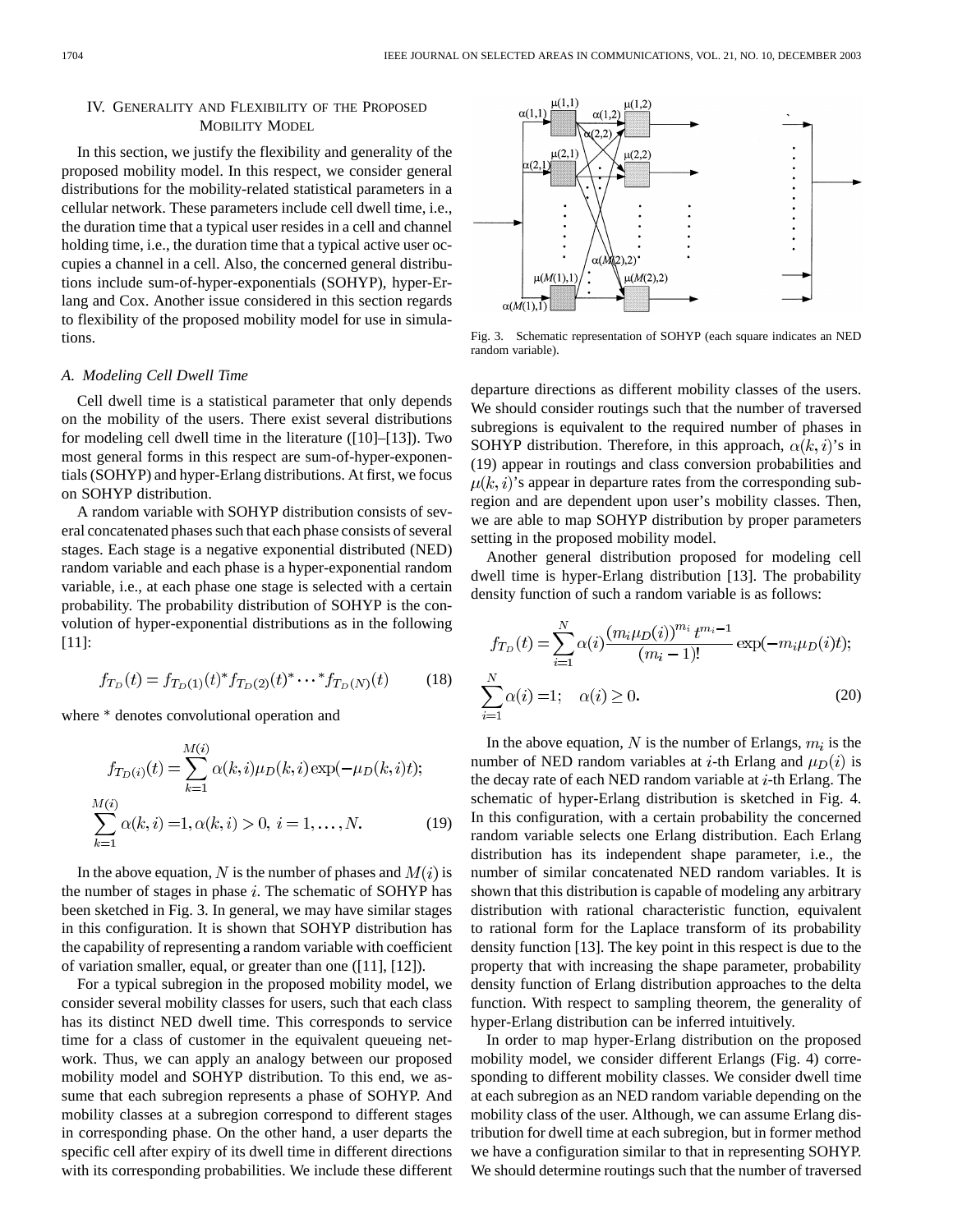

Fig. 4. Schematic representation of hyper-Erlang (each square indicates an NED random variable).

subregions (equivalently the number of similar NED's) corresponding to a mobility class represents the shape parameter of the corresponding Erlang. Also, similar to discussions regarding SOHYP, we can include different directions for cell departure in different mobility classes.

With respect to above discussions, we are able to map both SOHYP and Hyper-Erlang distributions on the proposed mobility model such that the dwell time at each subregion is an NED random variable.

It is worth mentioning that if the number of NED random variables in above general distributions is smaller than the least number of subregions possibly traversed, we can consider the dwell time of extra subregions as NED random variables with very high decay rate (approaching delta function). So, in this case we will have a good approximation for the concerned general distribution.

Also, above approaches, enable us to consider location-dependent cell dwell time for new and handoff users, distinctly.

### *B. Modeling Channel Holding Time*

Although, cell dwell time is related to the mobility pattern and is independent of the communication services, channel holding time is a statistical parameter that is affected by both mobility pattern of the active users and duration time of their services. We may consider channel holding time in two approaches.

The first approach is by considering cell dwell time and service duration time independently, using general distributions such as SOHYP or hyper-Erlang. Obviously, by our discussion in the previous section the proposed mobility model can represent the above two general distributions. But, we should note that the service time is a process independent of the mobility process of active users. Since at each subregion we require the rate of departure for active users, we should include both processes at this departure rate.

The second approach is to consider channel holding time directly. As we stated, channel holding time is a time variable mediating between two independent time variables, i.e., cell dwell time and service duration time. But in this new approach, we model channel holding time without considering the two subordinated processes. In fact, in this case, it is assumed that we



Fig. 5. Schematic representation of Cox model (each square indicates an NED random variable).

obtain a specific distribution for channel holding time by field data gathering and their statistical processing. We consider Cox model as a suitable general model for channel holding time. In fact, hyper-exponential and hyper-Erlang distributions are special cases of Cox model. Also, this model has attributes similar to hyper-Erlang distributions and can be employed to model any arbitrary distribution with rational characteristic function [15]. The schematic of this model is sketched in Fig. 5. The first branch (indicated by  $\alpha_0$ ) can be removed because that is useful for modeling delta in the probability density function. But, zero channel holding time is not justified [11]. Thus, we consider Cox model without the first branch ( $\alpha_0 = 0$ ). Then, the probability density function of a Cox random variable is as follows [15]:

$$
f_T(t) = \sum_{m=1}^{N} \beta_0 \beta_1 \cdots \beta_{m-1} \alpha_m e^{-\mu_1 t *} e^{-\mu_2 t} \cdots {^*} e^{-\mu_m t};
$$
  

$$
\alpha_i + \beta_i = 1; \ i = 0, 1, ..., N.
$$
 (21)

Now consider that the dwell time at a typical subregion for a typical active user follows an NED distribution. While departing from that subregion the concerned user routes to another neighboring subregion with a certain probability, or it completes its service and leaves the network with another probability. With this methodology, we have a Cox model. Depending upon the number of phases in Cox model (NED random variables in Fig. 5) we should consider specific routings to traverse sufficient number of subregions. Regarding our discussions on SOHYP, we can consider different directions for cell departure at the start of user's activity in the specific region. These directions can be considered as different initial classes of active users. For a definite channel holding time distribution, we should specify the branching probabilities as well as the parameter of each negative exponential server that simply are mapped to proposed mobility model with respect to above discussions. To this end,  $\alpha_i$ 's and  $\beta_i$ 's correspond to the routings to the outside of the cell, i.e., releasing the occupied channel, and routing to neighboring subregions, respectively. And the decay rate of each NED in Fig. 5 is mapped on the departure rate for the active user at the corresponding subregion. Also, in this configuration we can represent location-dependent channel holding time for new and handoff active users distinctly.

It is worth mentioning that the above mappings in Section IV-B and Section IV-C are not unique and simple. However, we have only intended to show the feasibility of the concerned mappings. Also, the key point in above flexibilities refers to the capability of considering several classes of customers in the equivalent queueing network. However,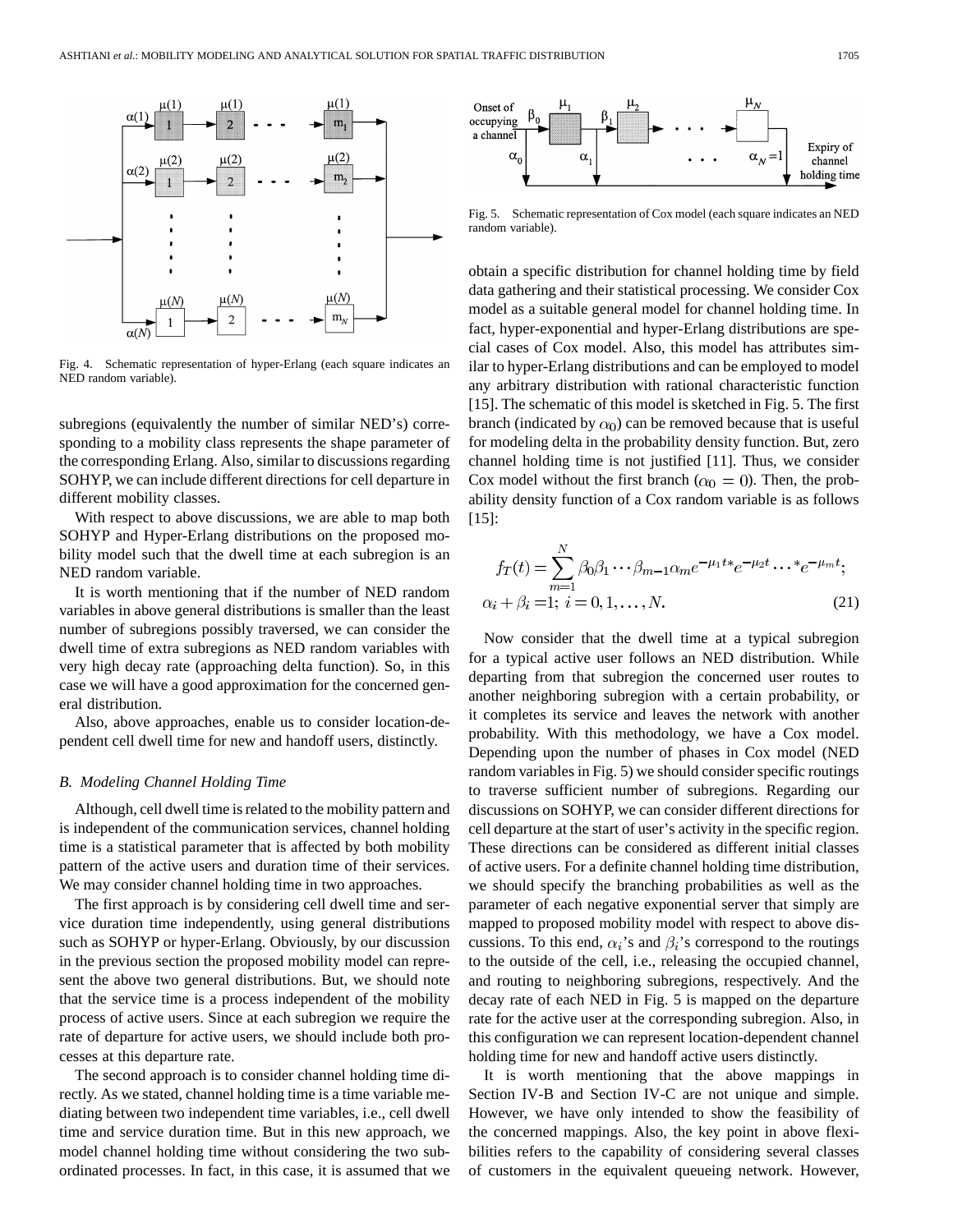this capability increases the complexity of the related traffic equations linearly.

### *C. A Suitable Framework for Simulations*

Until now, we have focused on the statistical parameters of the users such as cell dwell time and channel holding time. In this subsection, we will observe the generality and flexibility of the model with regards to its capability in considering physical parameters of the mobility process. In other words, in previous two subsections, we assume that we obtain specific distribution for the concerned statistical parameters by related field data gathering and statistical processing. As we observed in previous subsections, there is not a unique approach for mapping the statistical distributions for mobility-related parameters on the proposed mobility model. On the other hand, each approach leads to a set of model parameters and then a specific spatial traffic distribution. In fact, mobility-related statistical parameters cannot uniquely determine the spatial traffic distribution and we require some information about physical parameters of the mobility such as velocity and moving direction and especially routings in the proposed mobility model.

In this respect, the proposed mobility model provides an approach by which it can be employed for simulations. This issue is more or less obvious, because the proposed mobility model does not have any specific restriction with respect to the number of subregions or their shapes and sizes. We may simply consider subregions such that they cover the typical geographical region. Thus, it is sufficient to determine the routing probabilities and the method of changing velocity or directions. Also, we may consider the points of these changes to be at the boundary crossings of the subregions, for example, we may consider the subregions as the parts of the city streets between two crossroads.

On the other hand, with respect to the capability of the model to include the statistical distribution at the granular level, we can employ some simple dwell time distributions such as the one considered in [10]. Such a distribution assumes uniform location density as well as a constant velocity and fixed direction after initial probabilistic settings. Such assumptions are not justified at the level of a cell, but at the level of a granular subregion, they can be justified. Applying dwell time distribution obtained in [10] is useful both in simulations and in finding the distribution of the statistical parameters at the level of the cell after some rigorous computations.

It is important to note that the proposed mobility model can lead to a closed form for spatial traffic distribution at the level of a cell. Also, this model has flexibilities in considering statistical and physical parameters with respect to above discussions.

## V. NUMERICAL EXAMPLES

In this section, we consider three simple examples in order to apply the proposed mobility model and compute active user's location density.

*Example I:* We assume the following assumptions for a typical region in this case:

a) One class of active users.



Fig. 6. Two different statistical spatial patterns for new call arrival rate.

- b) Similar dwell time for each user at each subregion with average  $(1/\mu^d)$  of 1 minute.
- c) Similar service duration time for each active user at each subregion with average  $(1/\mu^c)$  of 2 minutes.
- d) Uniform spatial statistical pattern for arrival rate of new active users as in Fig. 6
- e) Probability of migration from outside of the specific region to be proportional to the length of boundary edges at boundary subregions as in the following:

$$
p_j^h = \frac{1}{N_b};
$$
  
\n
$$
j \in L_{4-1} = \{42,43,45,46,48,49,411,412,414,415,417,418\},
$$
  
\n
$$
p_j^h = \frac{3}{N_b}; \quad j \in L_{4-2} = \{41,44,47,410,413,416\},
$$
  
\n
$$
p_j^h = \frac{4}{N_b}; \quad j \in L_5
$$
 (22)

where  $N_b$  is the number of boundary edges, equal to 54 (Fig. 1).

- f) Three cases of  $\lambda^n/\lambda^h$ , i.e., 0.5, 1, 2.
- g) Symmetric routing probabilities for departure of a typical user in one subregion, due to mobility, to neighboring subregions.

*Example II:* We assume all of the assumptions of Example I, except the assumption (d). We replace the following assumption in this respect:

d) Approximated bell-shaped spatial statistical pattern for arrival rate of new active users, as in Fig. 6. We consider symmetric pattern such that arrival rate at all subregions belonging to one layer have the same rate.

*Example III:* In this example, we consider a more complex region such as an airport. We consider two classes of active users, pedestrian user  $(p)$  and vehicular user  $(v)$ . We assume the class conversion such that by approaching to the central subregion (#11 in Fig. 2) from boundary subregions, we have more probability for class- $v$  to class- $p$  conversions and vice versa.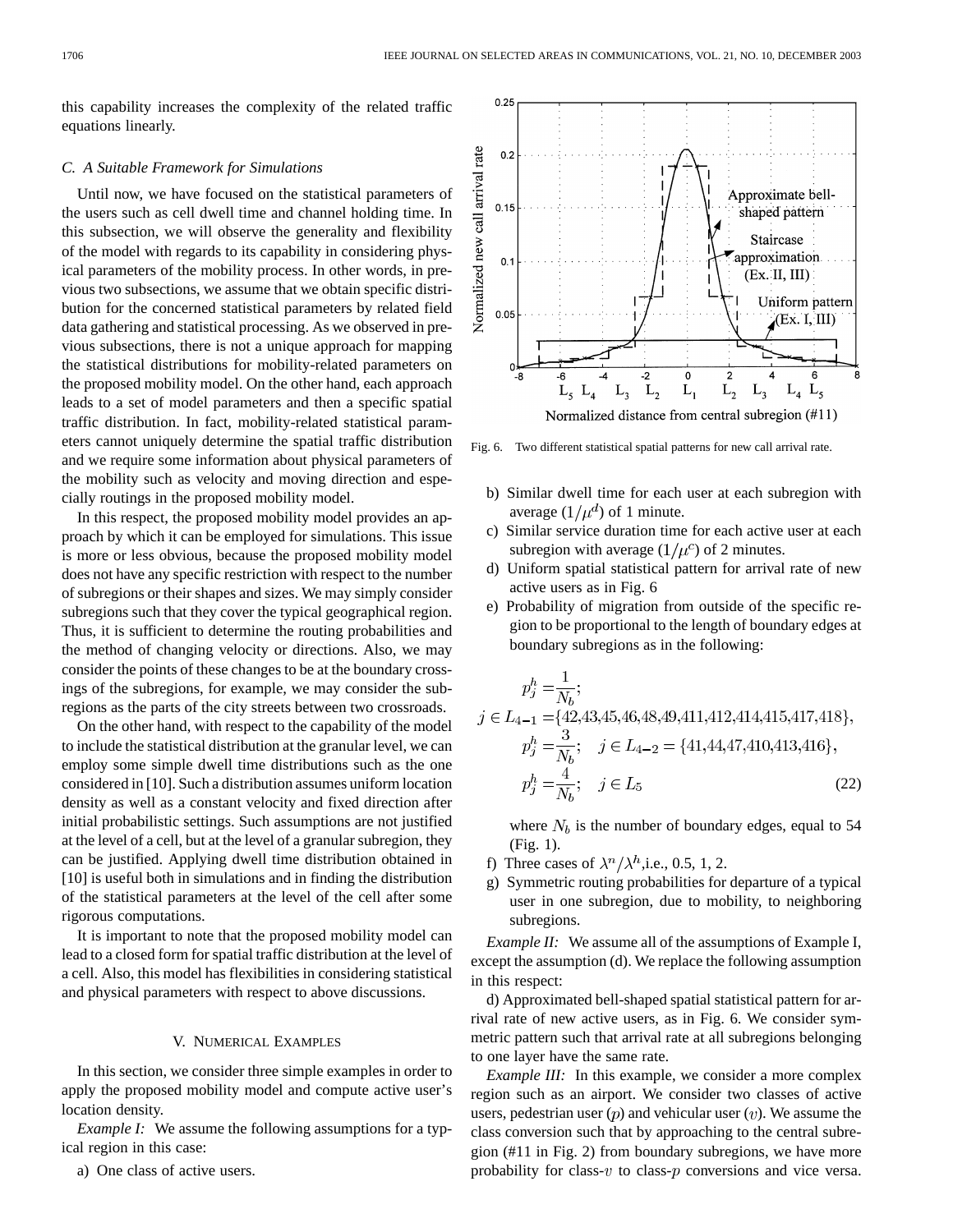

Fig. 7. Location density for uniform arrival pattern (Ex. I).

However, we do not assume any class conversion for traversing the subregions at the same layer, for pedestrian users in the direction toward central subregion, and for vehicular users in the direction out of central subregion. Briefly, we have the following assumptions in this example:

- a) Two classes of active users,  $p, v$ .
- b) Similar dwell time at each subregion with average  $(1/\mu_v^d)$ of 1 minute for class-v and average  $(1/\mu_p^d)$  of 10 minutes for class- $p$ .
- c) Similar service duration time at each subregion with average  $(1/\mu^c)$  of 2 minutes for both classes.
- d) Uniform and approximated bell-shaped spatial statistical pattern for arrival rate of new active users, as in Fig. 6. We consider symmetric pattern such that arrival rate at all subregions belonging to the same layer have the same rate.
- e) As in Example I.

 $0.04$ 

0.035

 $0.03$ 

- f) Assume that  $\lambda^n/\lambda^h$  equals 4.
- g) As in Example I.
- h) Assume following relations for class conversion and routings:

$$
r_{ip,jp} = \begin{cases} \frac{1}{12}; & L(i) = L(j) \\ \frac{1}{6}; & L(i) > L(j) \\ \frac{1}{6} \frac{1}{1+2^{L(i)-1}}; & L(i) < L(j) \\ \frac{1}{6}; & L(i) < L(j) \\ \frac{1}{6}; & L(i) < L(j) \\ \frac{1}{6} \frac{1}{1+2^{5-L(j)}} & ; L(i) > L(j) \\ \end{cases};
$$

$$
r_{ip,jv} = \begin{cases} \frac{1}{12}; & L(i) = L(j) \\ 0; & L(i) > L(j) \\ \frac{1}{6} \frac{2^{L(i)-1}}{1+2^{L(i)-1}}; & L(i) < L(j) \\ \frac{1}{6} \frac{1}{1+2^{L(i)-1}}; & L(i) < L(j) \\ \frac{1}{6} \frac{2^{5-L(j)}}{1+2^{5-L(j)}}; & L(i) < L(j) \\ \frac{1}{6} \frac{2^{5-L(j)}}{1+2^{5-L(j)}}; & L(i) > L(j) \\ \frac{1}{6} \frac{2^{5-L(j)}}{1+2^{5-L(j)}}; & L(i) > L(j) \\ r_{0,jp}^n = 2^{5-L(j)} r_{0,jv}^n (j \in S); \ r_{0,jv}^h = 2r_{0,jp}^h (j \in S_B) \end{cases}
$$



Fig. 8. Location density for approximate bell-shaped arrival pattern (Ex. II).



Fig. 9. Location density for uniform arrival pattern (Ex. III).

where  $L(i)$  indicates the layer in which subregion i belongs to it. Also, in the above relations we assume that subregions  $i, j$  are neighboring regions.

One of the statistics that is a special case of spatial traffic distribution is the active user's location density that indicates the probability of a typical active user existing in each subregion. This statistic can be obtained by our spatial traffic distribution when  $M$  equals one. The resultant traffic densities for above three examples can be observed in Figs. 7–10. In Examples I and II, we observe the effect of statistical arrival pattern of new active users on the location density, however, in example III we observe the effect of routings on the location density as well. As we observe in Figs. 7–10, we have different location densities for two groups of subregions at each of layers  $L_3$  and  $L_4$ , with respect to various situations and their neighbors in the specific region (see (22) and Fig. 2).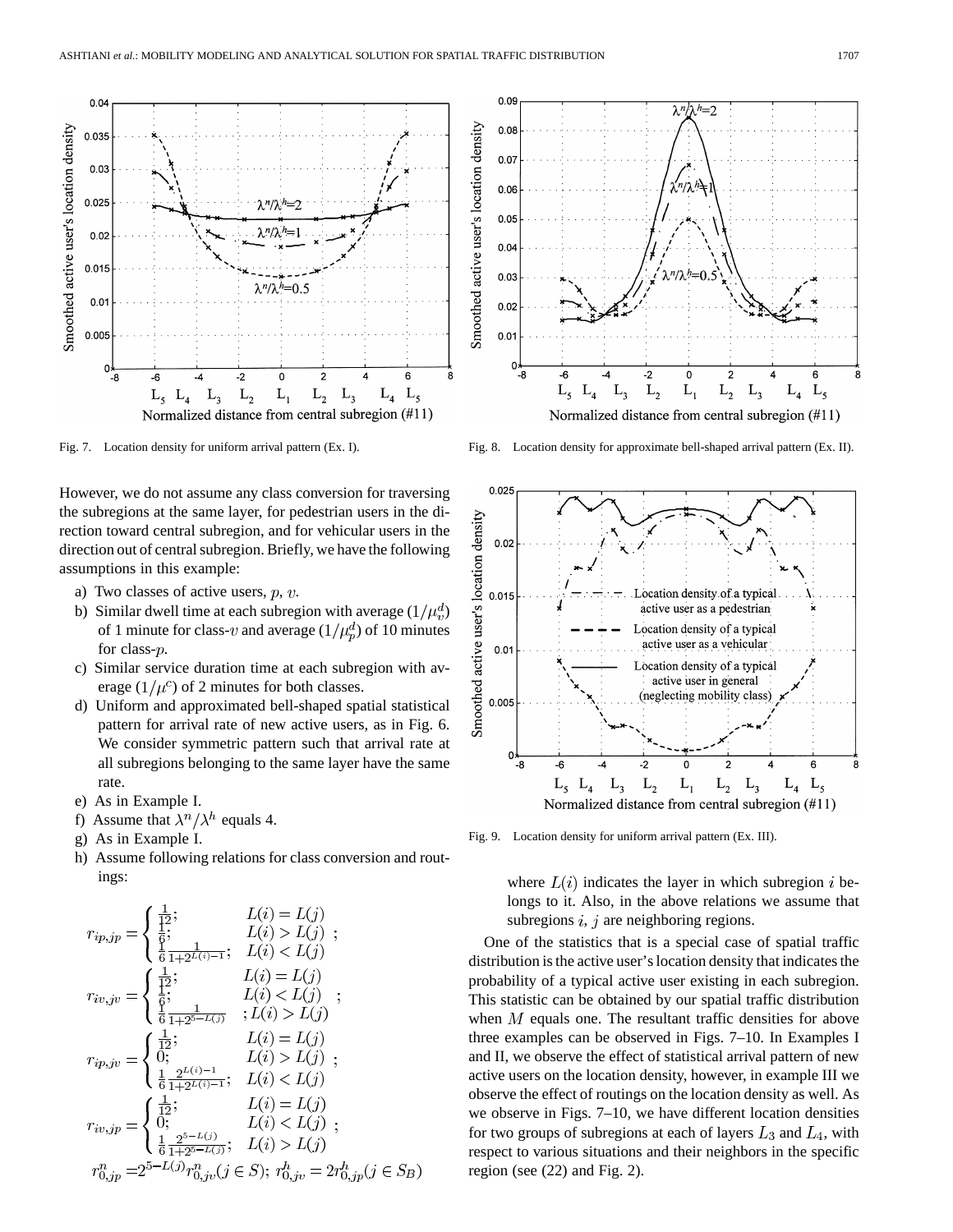

Fig. 10. Location density for approximate bell-shaped arrival pattern (Ex. III).

#### VI. CONCLUSIONS

In this paper, we focused on the mobility and spatial traffic distribution in wireless multimedia networks and especially in multimedia cellular networks. We proposed a general mobility model based on region splitting such that the interconnections between subregions and their corresponding dwell time parameters specify the model parameters. Then, we made an analogy between this model and a multi-class Jackson queueing network with infinite-server nodes. The most important property of such a network is that its stationary distribution has a product-form solution.

Following that, we modified the proposed mobility model in order to compute spatial traffic distribution of the active users, i.e., users in connected-mode, in a typical region. In this respect, we considered the statistical spatial arrival pattern for new and handoff active users. Then, we justified the flexibility and generality of the proposed mobility model due to its capability in representing some general distributions such as SOHYP, hyper-Erlang and Cox which had been previously proposed for mobility-related statistical parameters, e.g., cell dwell time and channel holding time. Also, we discussed briefly the capability of the proposed mobility model to be employed in simulations. In order to show the application of the proposed model we computed the active user's location density for three mobility scenarios.

#### **REFERENCES**

[1] A. J. Viterbi, A. M. Viterbi, and E. Zehavi, "Other-cell interference in cellular power-controlled CDMA," *IEEE Trans. Commun.*, vol. 42, no. 2/3/4, pp. 1501–1504, February/March/April 1994.

- [2] J. Zou and V. K. Bhergava, "Design issues in a CDMA cellular system with heterogenous traffic types," *IEEE Trans. Veh. Technol.*, vol. 47, no. 3, pp. 871–884, August 1998.
- [3] C. C. Lee and R. Steele, "Effect of soft and softer handoffs on CDMA system capacity," *IEEE Trans. Veh. Technol.*, vol. 47, no. 3, pp. 830–841, August 1998.
- [4] C. C. Chan and S. V. Hanly, "Calculating the outage probability in a CDMA network with spatial poisson traffic," *IEEE Trans. Veh. Technol.*, vol. 50, no. 1, pp. 183–204, January 2001.
- [5] Z. Lei, D. J. Goodman, and N. B. Mandayam, "Location-dependent other-cell interference and its effect on the uplink capacity of a cellular CDMA system," in *Proc. IEEE VTC'99*, vol. 3, pp. 2164–2168.
- [6] R. Ganesh and K. Joseph, "Effect of nonuniform traffic distributions on performance of a cellular CDMA system," in *Proc. IEEE ICUPC'97*, vol. 2, pp. 598–602.
- [7] M. Rajaratnam and F. Takawira, "Nonclassical traffic modeling and performance analysis of cellular mobile networks with and without channel reservation," *IEEE Trans. Veh. Technol.*, vol. 49, no. 3, pp. 817–834, May 2000.
- [8] D. Lam, D. C. Cox, and J. Widom, "Teletraffic modeling for personal communications services," *IEEE Commun. Mag.*, pp. 79–87, February 1997.
- [9] M. M. Zonoozi and P. Dassanayake, "User mobility modeling and characterization of mobility patterns," *IEEE J. Select. Areas Commun.*, vol. 15, no. 7, pp. 1239–1252, September 1997.
- [10] D. Hong and S. S. Rappaport, "Traffic model and performance analysis for cellular mobile radio telephone systems with prioritized and nonprioritized handoff procedures," *IEEE Trans. Veh. Technol.*, vol. 35, no. 3, pp. 77–92, August 1986.
- [11] P. V. Orlik and S. S. Rappaport, "Traffic performance and mobility modeling of cellular communications with mixed platforms and highly variable mobilities," *Proceedings of IEEE*, vol. 86, no. 7, pp. 1464–1479, July 1998.
- [12]  $\rightarrow$ , "A model for teletraffic performance and channel holding time characterization in wireless cellular communications with general session and dwell time distributions," *IEEE J. Select. Areas Commun.*, vol. 16, no. 5, pp. 788–803, June 1998.
- [13] Y. Fang and I. Chlamtac, "Teletraffic analysis and mobility modeling of PCS networks," *IEEE Trans. Commun.*, vol. 47, no. 7, pp. 1062–1072, July 1999.
- [14] C. Rose and R. Yates, "Location uncertainty in mobile networks: A theoretical framework," *IEEE Commun. Mag.*, pp. 94–101, February 1997.
- [15] E. Gelenbe and G. Pujolle, *Introduction to Queueing Networks*, 2nd ed: John Wiley & Sons, 1998.
- [16] X. Chao, M. Miyazawa, and M. Pinedo, *Queueing Networks*: John Wiley & Sons, 1999.



**Farid Ashtiani** (S'02) was born in 1973 in Tehran, Iran. He received the B.S. degree from Shahid Beheshti University, Tehran, Iran, in 1994, the M.S. degree from K. N. Toosi University of Technology, Tehran, Iran, in 1997 and Ph.D. degree from Sharif University of Technology, Tehran, Iran, in 2003, all in electrical engineering.

From 1995 to 1999 he was partly working in Power Research Center (P.R.C.) and Niroo Research Institute (N.R.I.) of Iran. From 1999 to 2001 he was a member of research staff with Advanced

Communication Science Research Laboratory at Iran Telecommunication Research Center (I.T.R.C.), Tehran, Iran. His research interests include traffic analysis and modeling in CDMA cellular networks, soft-handoff management policies, mobility modeling and radio resource control.